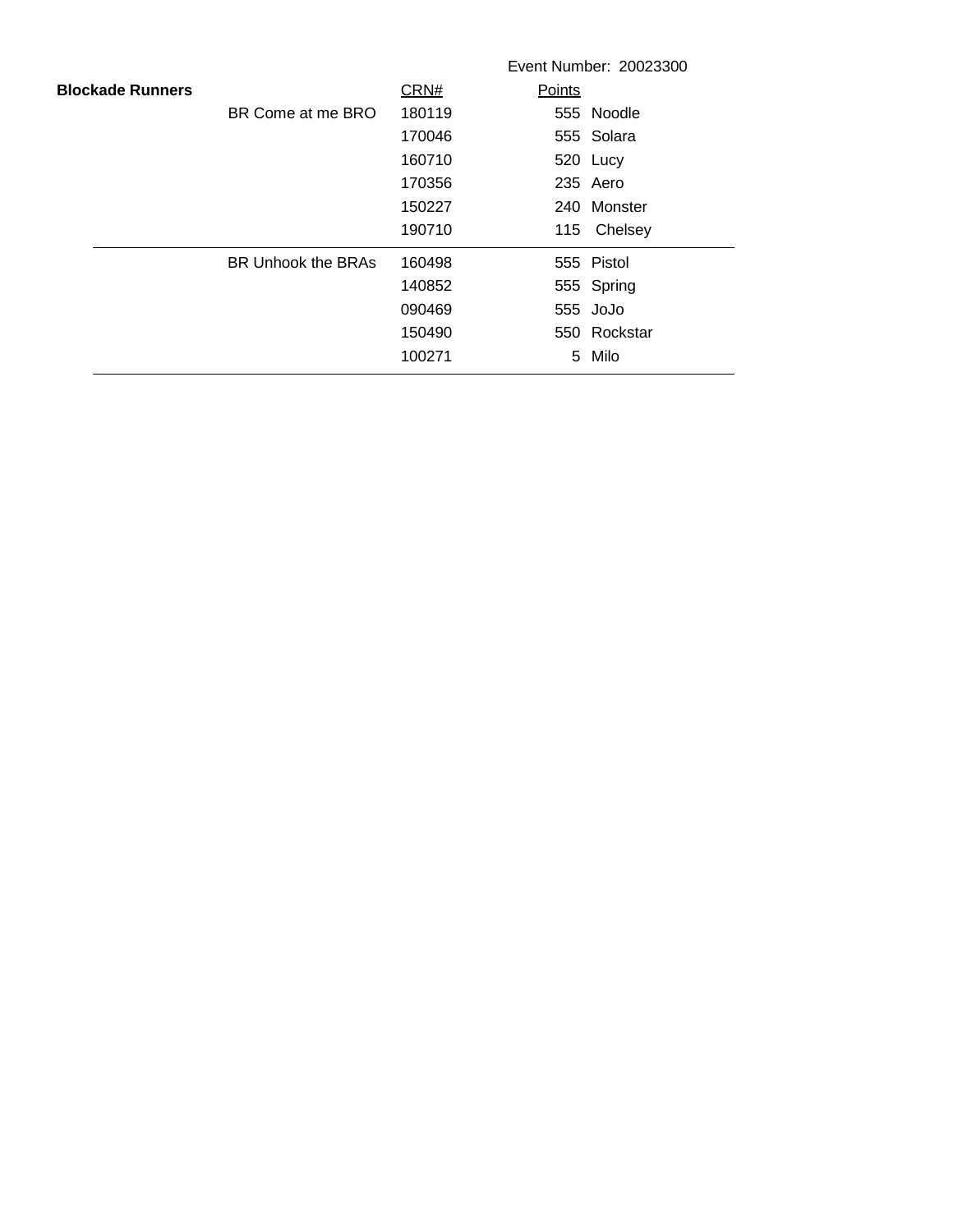|                         |                     |        |        | Event Number: 20023300 |
|-------------------------|---------------------|--------|--------|------------------------|
| <b>Blue Ridge Blast</b> |                     | CRN#   | Points |                        |
|                         | <b>BRB</b> Feedback | 121088 |        | 537 Castle             |
|                         |                     | 170661 |        | 537 Memphis            |
|                         |                     | 150481 |        | 537 Tookey             |
|                         |                     | 120808 |        | 232 Extra              |
|                         |                     | 180581 |        | 305 Google             |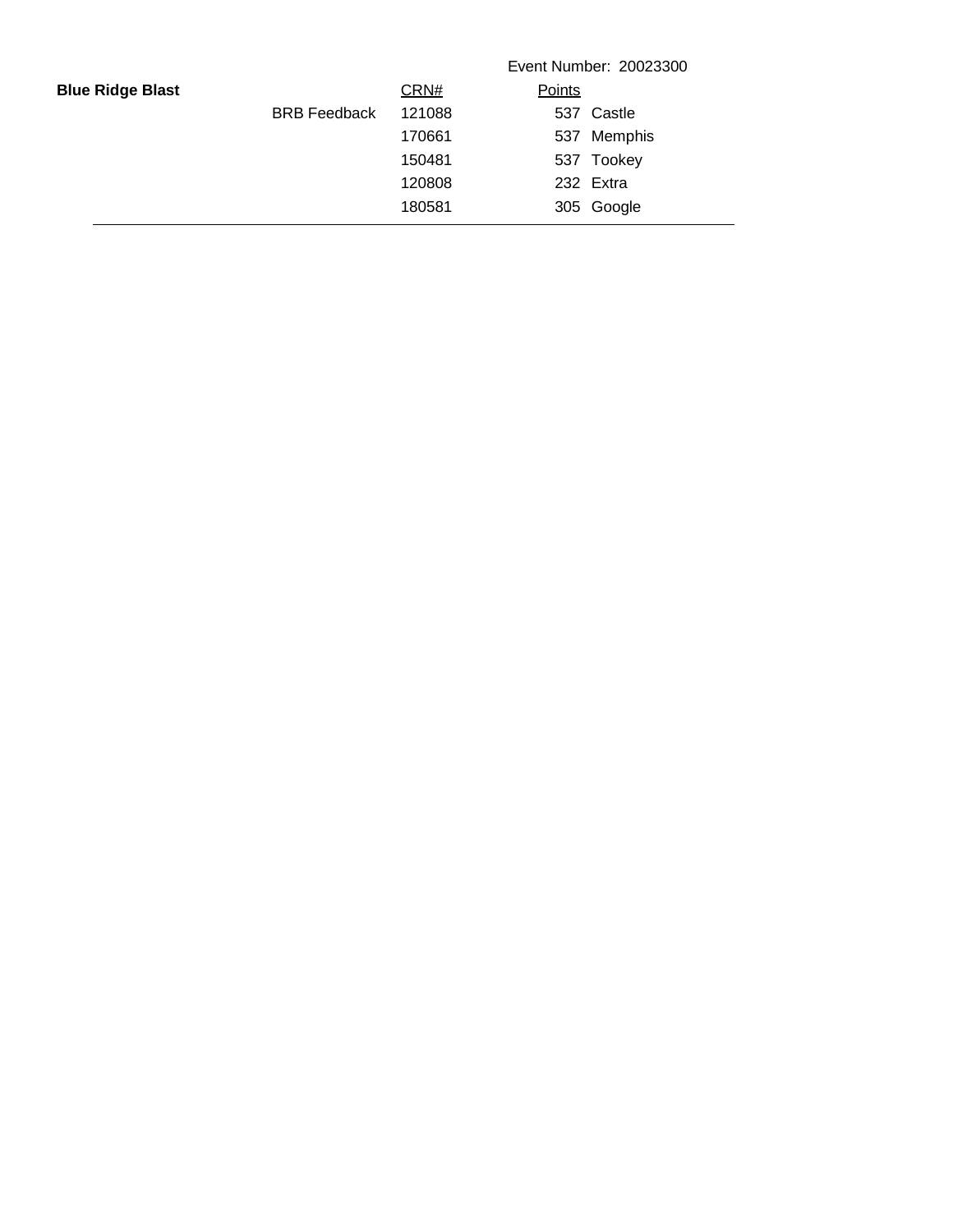|                           |                      |        | Event Number: 20023300 |
|---------------------------|----------------------|--------|------------------------|
| <b>Carolina Overdrive</b> |                      | CRN#   | Points                 |
|                           | CO High Octane       | 190618 | 50 Nolan               |
|                           |                      | 140771 | 800 Tiki               |
|                           |                      | 160017 | 800 Tris               |
|                           |                      | 150192 | 800 Andy               |
|                           |                      | 170134 | 750 Kris               |
|                           | CO Too Tough to Tame | 150001 | 791 Leeloo             |
|                           |                      | 130478 | 766 Bullet             |
|                           |                      | 110681 | 791 Passion            |
|                           |                      | 090679 | 261 EVE-A (rescue)     |
|                           |                      | 200086 | 530 Specter            |
|                           |                      | 190108 | 25 Banzai              |
|                           |                      |        |                        |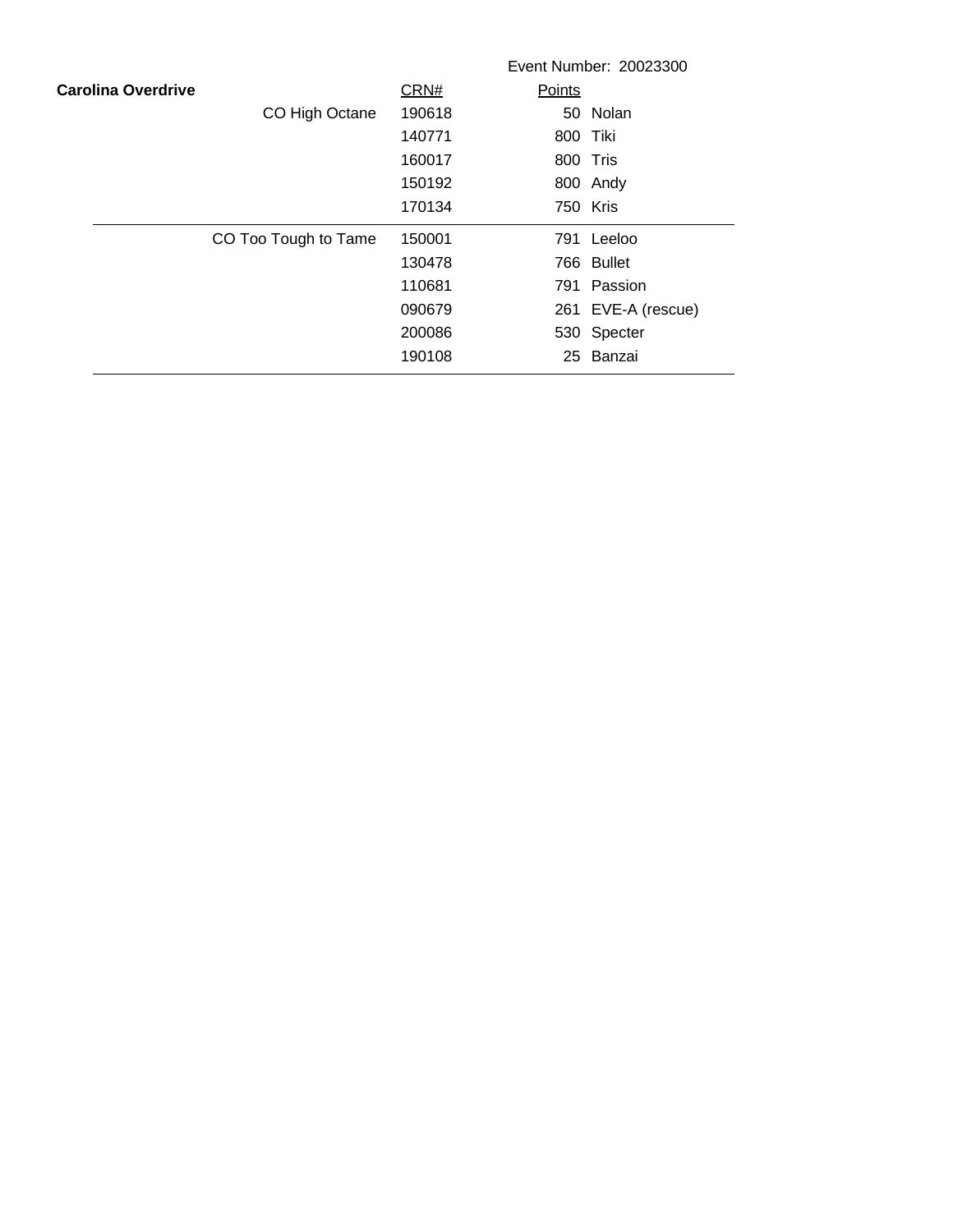|                    |                                |        | Event Number: 20023300 |
|--------------------|--------------------------------|--------|------------------------|
| <b>DogGoneFast</b> |                                | CRN#   | Points                 |
|                    | <b>DGF Exhibitionists</b>      | 110905 | 376 Callie             |
|                    |                                | 140053 | 380 Emma               |
|                    |                                | 130206 | 235 Jetson             |
|                    |                                | 180136 | 611 Will               |
|                    |                                | 180536 | 586 Fleur              |
|                    |                                | 150119 | 256 Nuka               |
|                    | <b>DGF Lithium Liftoff</b>     | 150760 | 677<br>Mirage          |
|                    |                                | 120678 | Bloom<br>702           |
|                    |                                | 180011 | Cypher<br>702          |
|                    |                                | 150449 | 352<br>Magick          |
|                    |                                | 120697 | 275 C.J.               |
|                    |                                | 180671 | 100 Vega               |
|                    | <b>DGF Mixed Nuts</b>          | 180042 | 715 Cider              |
|                    |                                | 170214 | 715<br>Smitty          |
|                    |                                | 150004 | 435<br>Eli             |
|                    |                                | 160022 | 585 SIZZLE             |
|                    |                                | 200110 | 280 Kizmet             |
|                    |                                | 180565 | 130 Meika              |
|                    | <b>DGF Rubber Room Rockets</b> | 180104 | 287 The Tick           |
|                    |                                | 150660 | 311<br>Thorn           |
|                    |                                | 180669 | 387<br>Cassiopeia      |
|                    |                                | 150740 | 226 Magic              |
|                    |                                | 120604 | Star<br>176            |
|                    |                                | 160657 | <b>Drax</b><br>161     |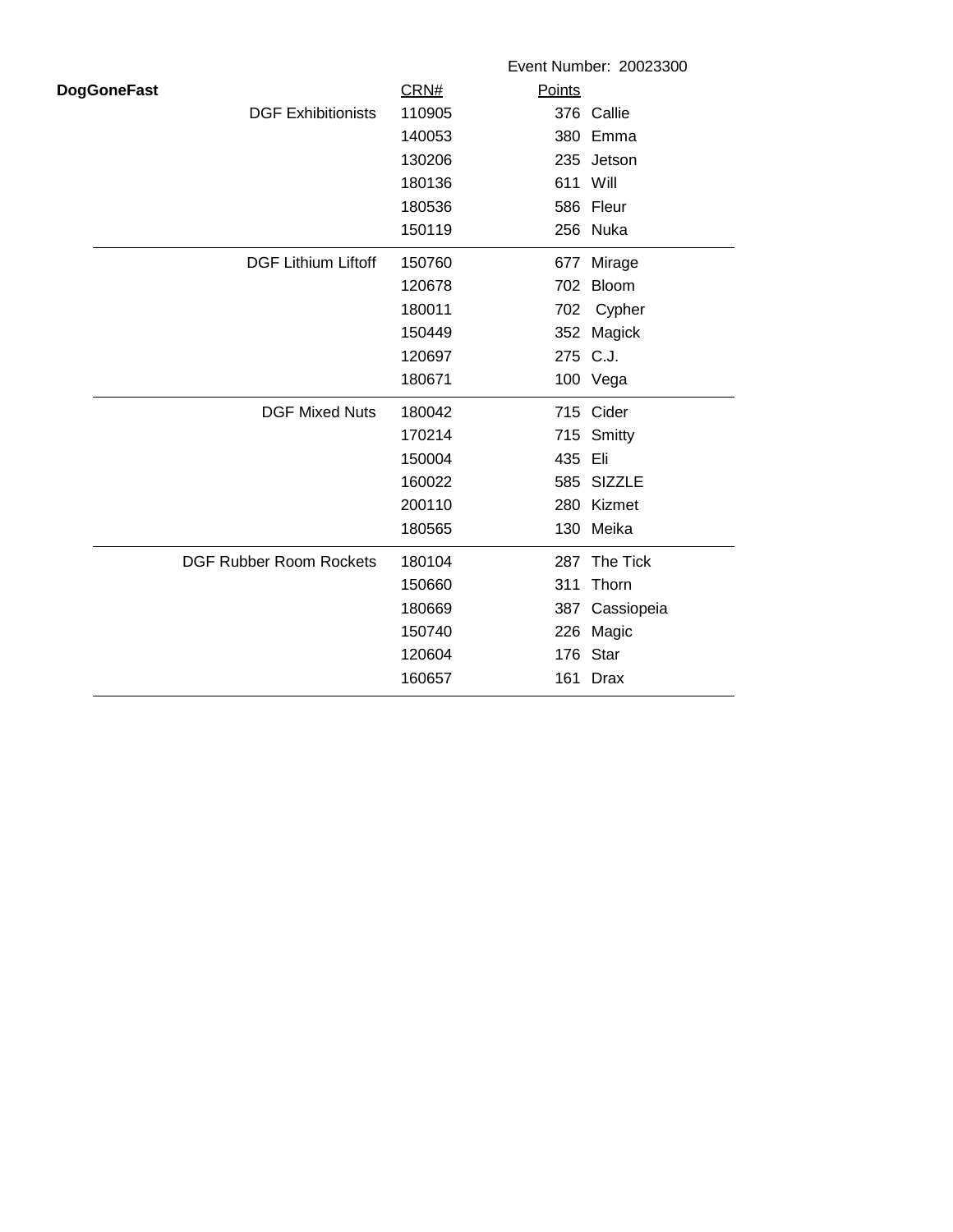|        | Event Number: 20023300 |
|--------|------------------------|
| CRN#   | Points                 |
| 160693 | 801 Kellee             |
| 130586 | 801 Peppy              |
| 160199 | 801 Rusty              |
| 160167 | 200 Sadie              |
| 180144 | 251 Yeager             |
| 190182 | 350 Pluto              |
| 180141 | 538 Ember              |
| 180066 | 408 Pandora            |
| 160694 | 538 Gryphon            |
| 160166 | 155 Zeva               |
| 170556 | 206 Magnum             |
| 190273 | 307 Sheamus            |
|        |                        |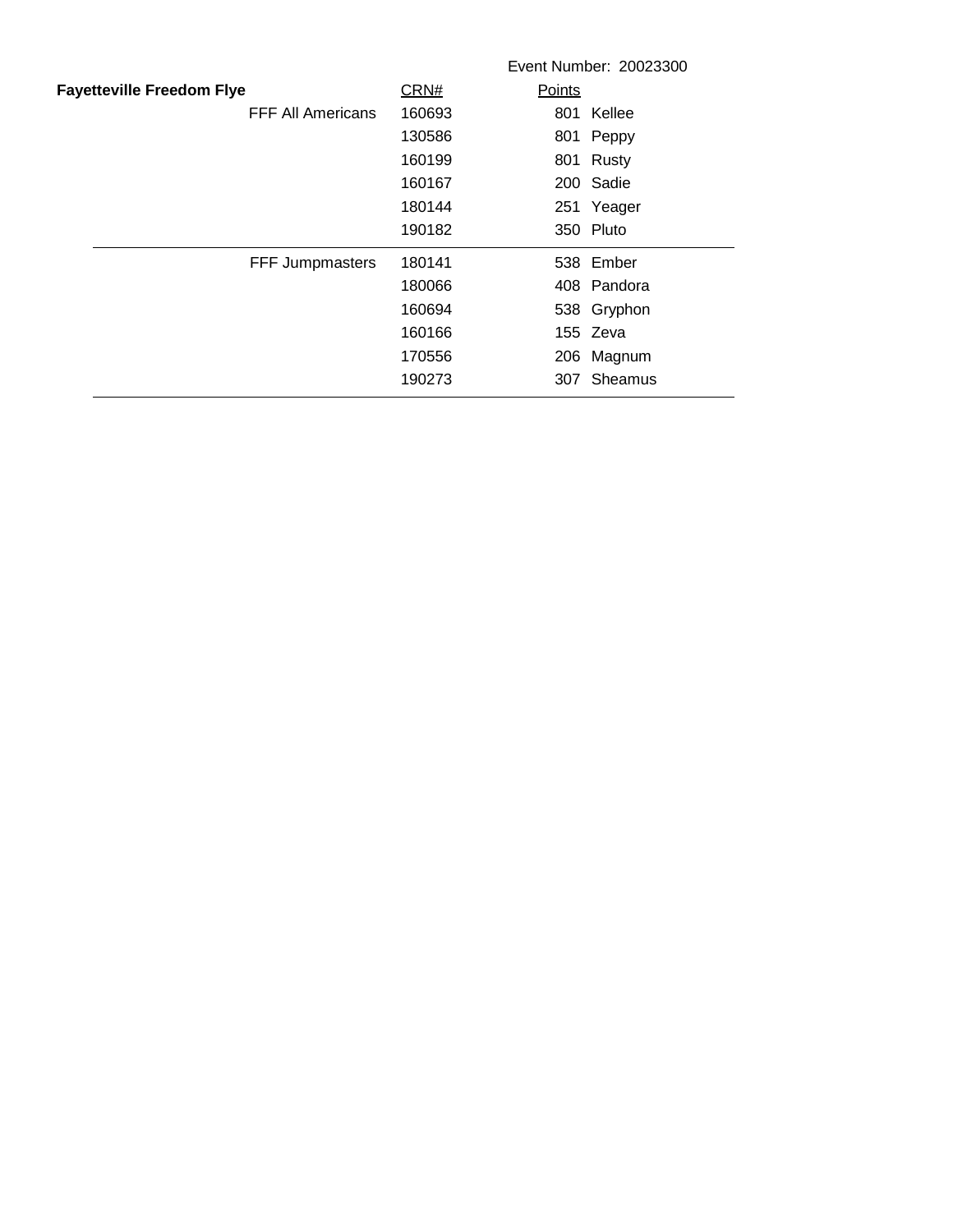|                |                  |        |               | Event Number: 20023300 |
|----------------|------------------|--------|---------------|------------------------|
| <b>Fur Fun</b> |                  | CRN#   | <b>Points</b> |                        |
|                | FF Fee Fi Fo Fun | 120424 |               | 560 Ruger              |
|                |                  | 170412 |               | 480 Fiesta             |
|                |                  | 140657 |               | 535 Briar              |
|                |                  | 180098 |               | 150 Tuppence           |
|                |                  | 180076 |               | 230 Wesley             |
|                |                  | 190387 |               | 285 Smidgen            |
|                | FF Formula Fun   | 120535 |               | 75 Elphaba             |
|                |                  | 180142 |               | 536 Finder             |
|                |                  | 150727 |               | 511 Smitten            |
|                |                  | 130639 |               | 536 Party              |
|                |                  | 160014 |               | 25 Avid                |
|                |                  | 170486 |               | 461 PacMan             |
|                | FF Fun & Games   | 160535 |               | 710 Volley             |
|                |                  | 120850 |               | 430 Shady              |
|                |                  | 170116 |               | 630 Allegra            |
|                |                  | 160085 | 710           | Trinket                |
|                |                  | 110680 | 360 Joy       |                        |
|                |                  |        |               |                        |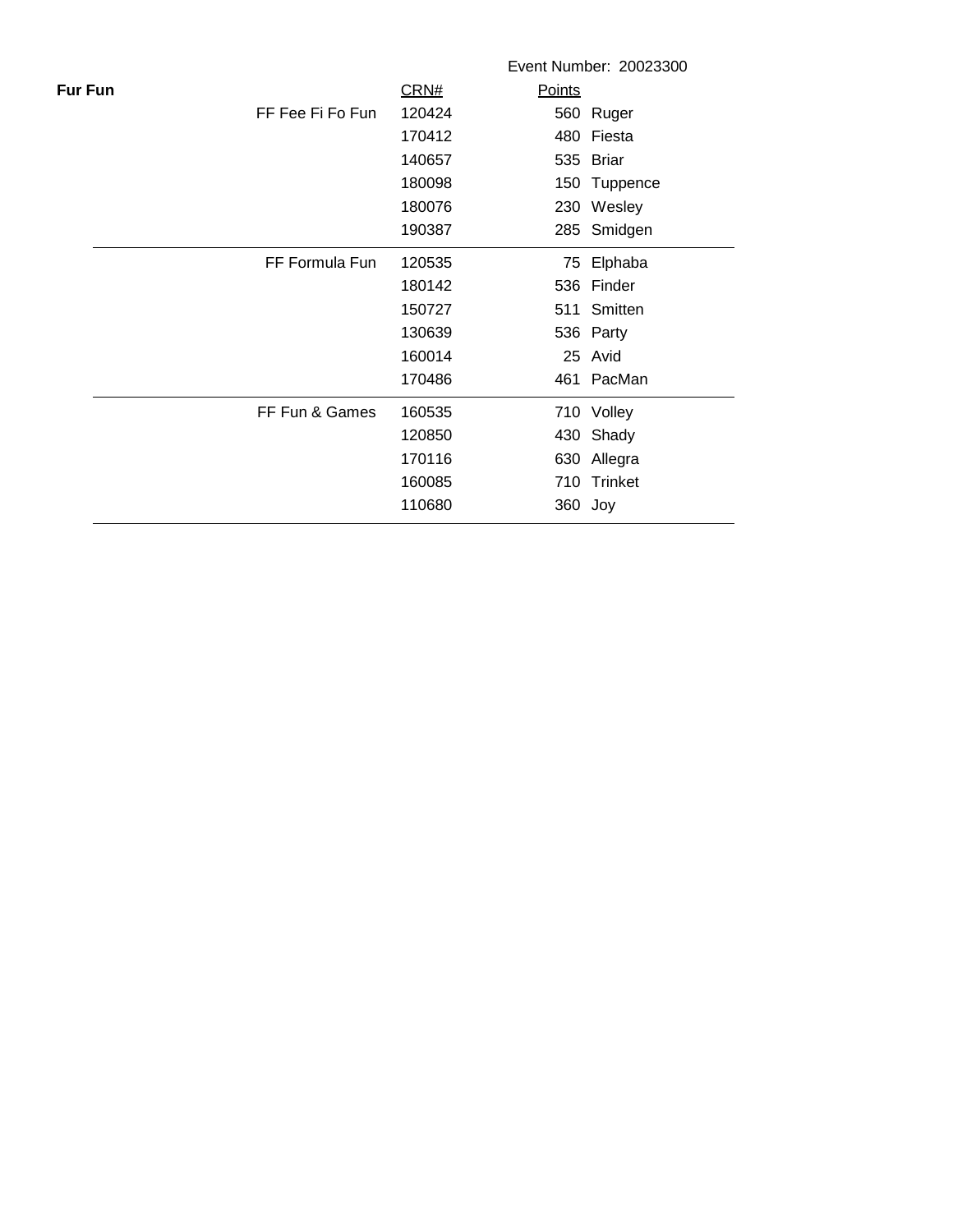|           |                        |        |               | Event Number: 20023300 |
|-----------|------------------------|--------|---------------|------------------------|
| Go Dog Go |                        | CRN#   | <b>Points</b> |                        |
|           | GDG Are You My Handler | 140084 |               | 461 Jewel              |
|           |                        | 110965 |               | 461 Envy               |
|           |                        | 190656 |               | 231 Crusher            |
|           |                        | 100136 |               | 205 Andy               |
|           |                        | 140808 |               | 386 Snickers           |
|           |                        | 111047 |               | 100 Luc                |
|           | GDG To the Boxes We Go | 190125 |               | 105 Vala               |
|           |                        | 190665 |               | 308 Sun                |
|           |                        | 110371 |               | 413 Rowdy              |
|           |                        | 160466 |               | 387 Data               |
|           |                        | 120788 |               | 413 Newman             |
|           |                        | 190012 |               | 26 Banzai              |
|           |                        |        |               |                        |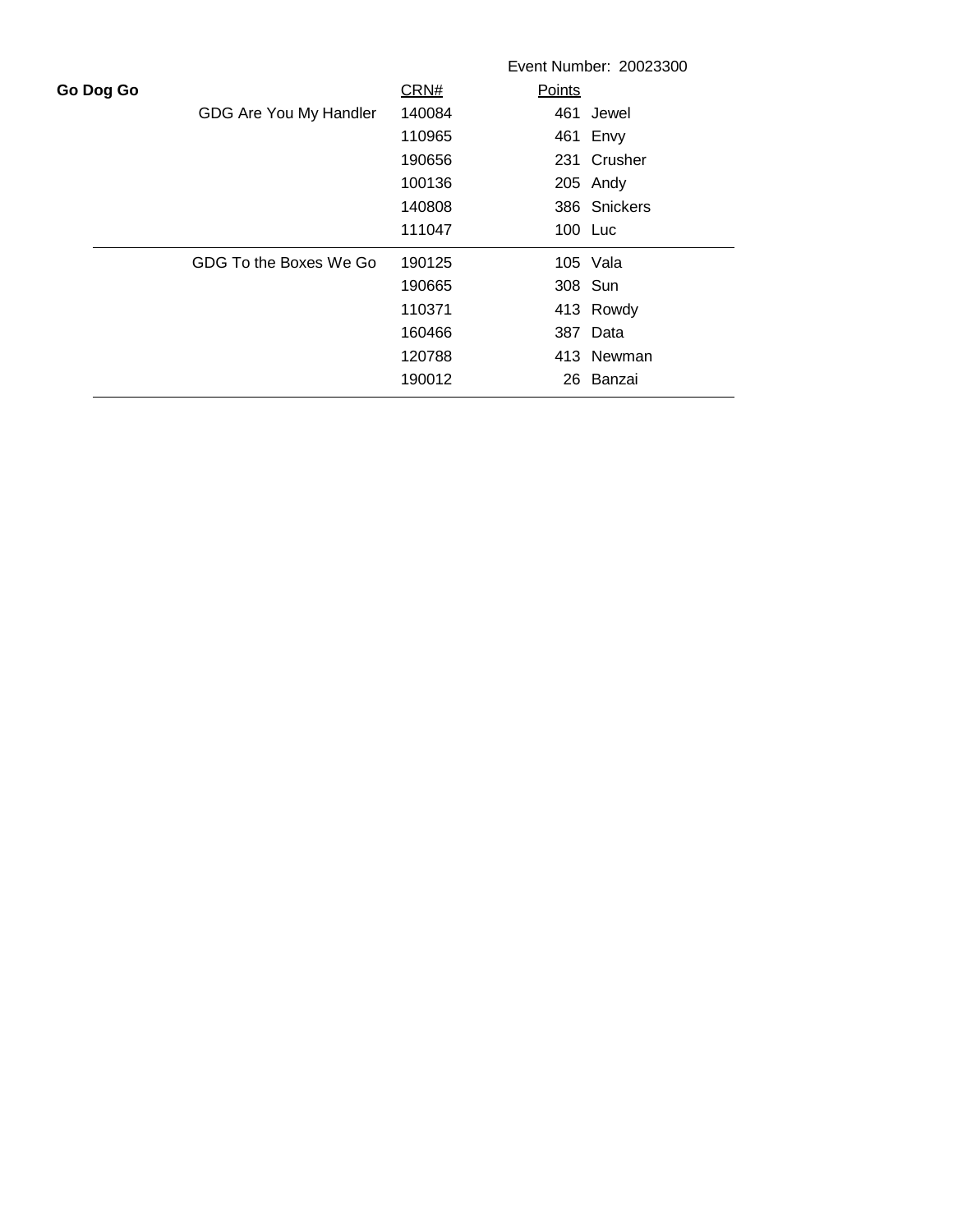|                          |                                |        |        | Event Number: 20023300 |
|--------------------------|--------------------------------|--------|--------|------------------------|
| <b>Hairier Jump Jets</b> |                                | CRN#   | Points |                        |
|                          | <b>HJJ Great Balls of Fire</b> | 180130 |        | 421 Vintage            |
|                          |                                | 130867 |        | 421 Kiwi               |
|                          |                                | 180100 |        | 421 Holly              |
|                          |                                | 170313 |        | 156 Max                |
|                          |                                | 160236 |        | 265 Gunner             |
|                          |                                | 190315 |        | 0 Falkor               |
|                          | HJJ Need for Speed             | 100856 |        | 855 Flash              |
|                          |                                | 121031 |        | 525 Ben                |
|                          |                                | 180057 |        | 855 Rime               |
|                          |                                | 150029 |        | 405 Luke               |
|                          |                                | 110702 |        | 450 Simon              |
|                          |                                | 150048 |        | 330 Bug                |
|                          |                                |        |        |                        |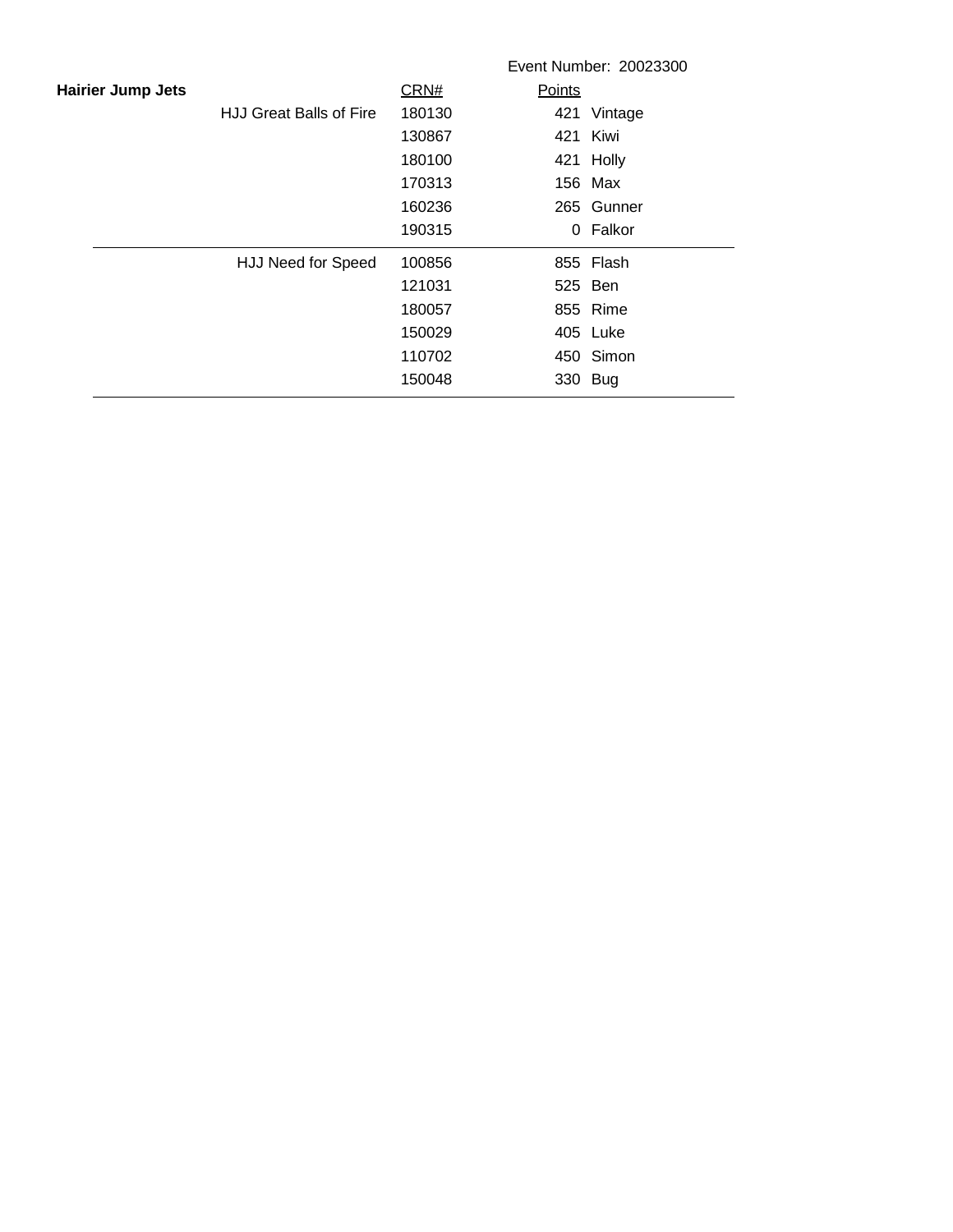|                       |                         |        |        | Event Number: 20023300 |
|-----------------------|-------------------------|--------|--------|------------------------|
| <b>Heads or Tails</b> |                         | CRN#   | Points |                        |
|                       | <b>HOT Chasin' Tail</b> | 190087 |        | 727 Remy               |
|                       |                         | 130193 |        | 732 Heidi              |
|                       |                         | 101016 |        | 782 Brisbane           |
|                       |                         | 140395 |        | 782 Gemma              |
|                       |                         | 200112 |        | 5 Stella               |
|                       |                         | 110814 |        | 100 Willy              |
|                       | HOT Heads Up!           | 140887 |        | 715 Akela              |
|                       |                         | 160777 |        | 715 Vegemite           |
|                       |                         | 130635 |        | 485 Hokie              |
|                       |                         | 090746 |        | 405 Austen             |
|                       |                         | 120581 |        | 230 Zippy              |
|                       |                         | 170485 |        | 310 Rigby              |
|                       |                         |        |        |                        |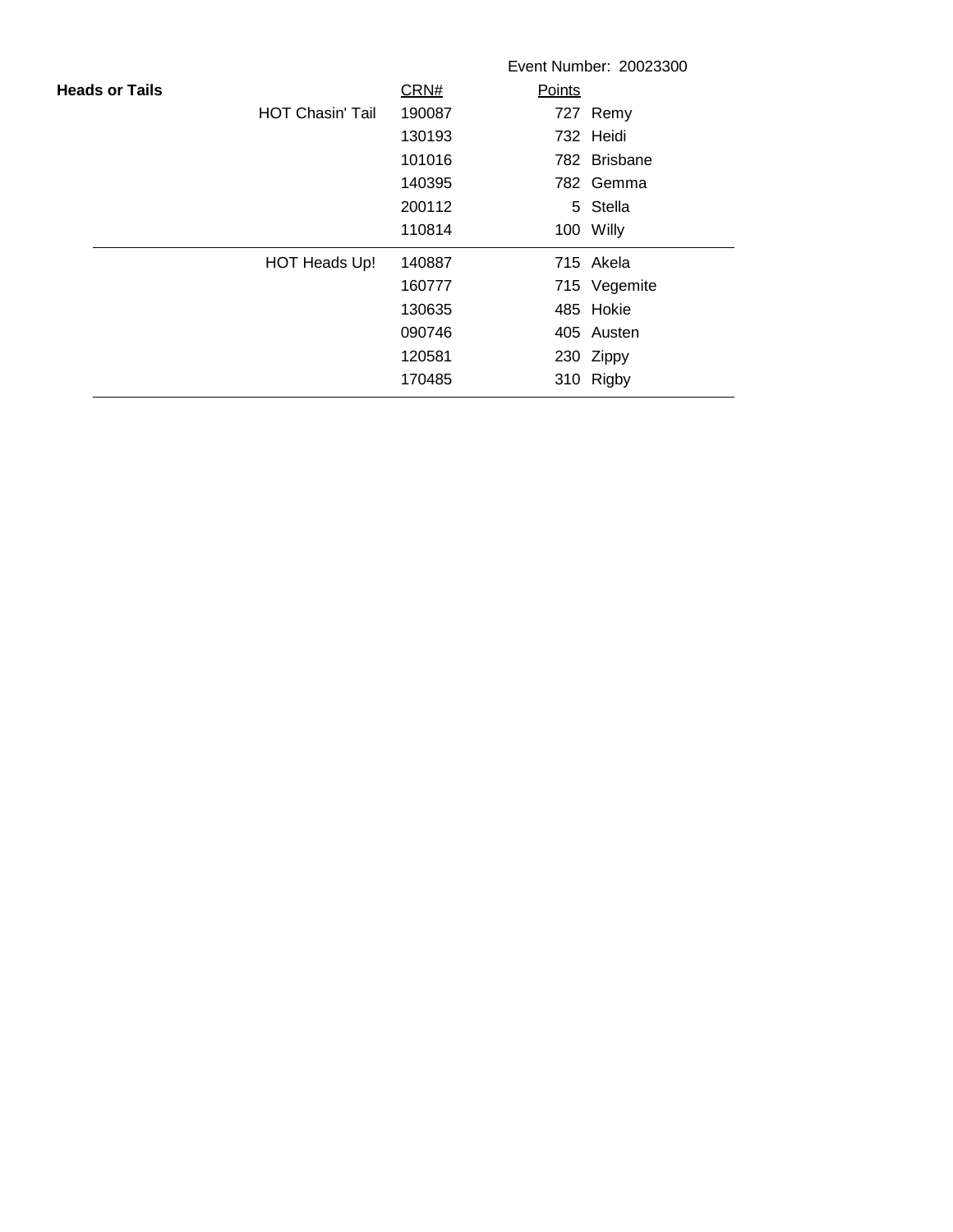|               |                      |        | Event Number: 20023300 |  |
|---------------|----------------------|--------|------------------------|--|
| K-9 Kamikazes |                      | CRN#   | Points                 |  |
|               | <b>K9K Tailspin</b>  | 140796 | 355 SEEYA              |  |
|               |                      | 190346 | 580 Macho Nacho        |  |
|               |                      | 140787 | 580 Blast              |  |
|               |                      | 130516 | 580 Juno               |  |
|               |                      | 190601 | 225 Fizz               |  |
|               | <b>K9K Wingmutts</b> | 180601 | 540 Muse               |  |
|               |                      | 130709 | 540 Match              |  |
|               |                      | 130494 | 540 Rally              |  |
|               |                      | 160786 | 360 Merlin             |  |
|               |                      | 190035 | 180 Maddy              |  |
|               |                      |        |                        |  |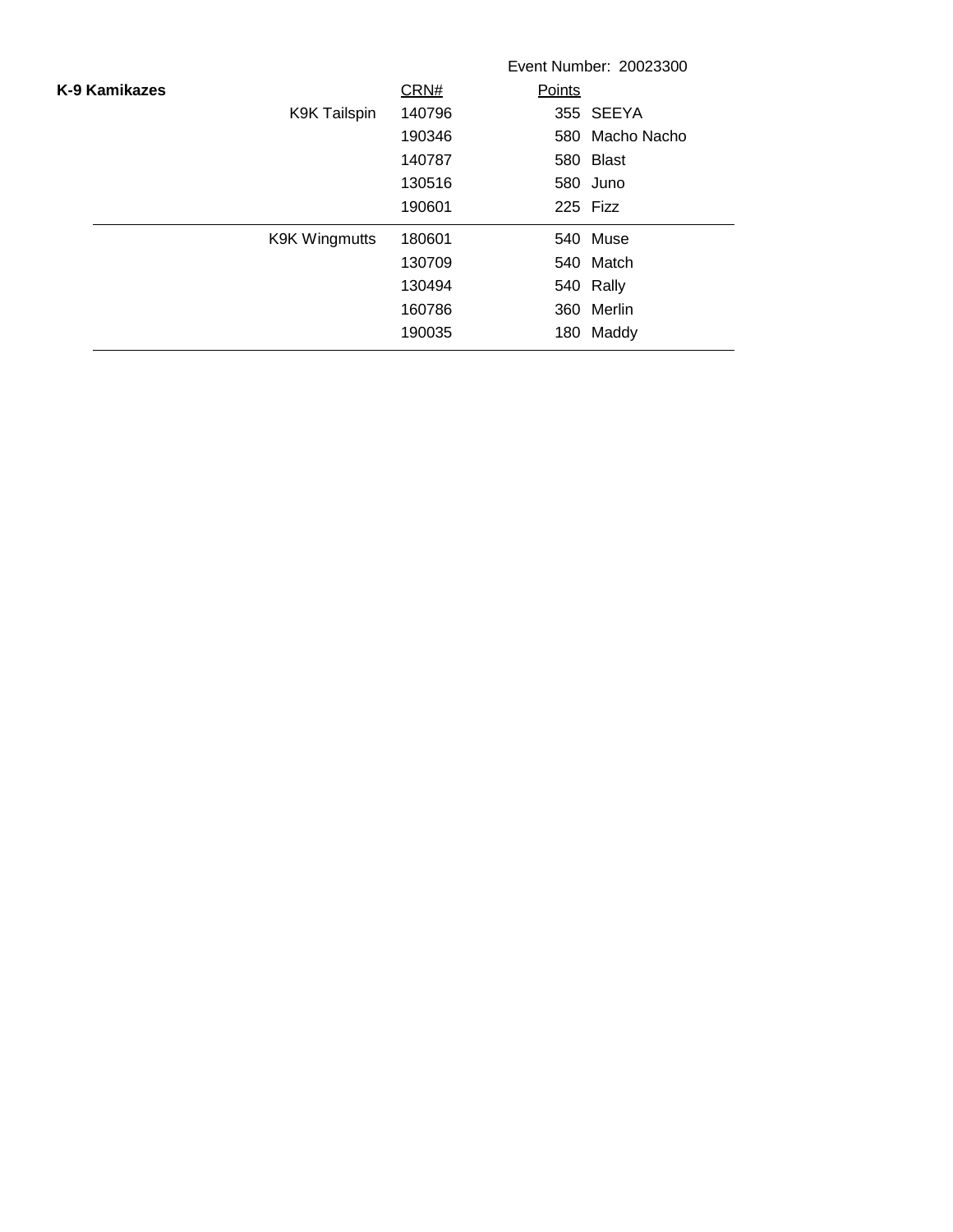|                          |                             |        | Event Number: 20023300 |
|--------------------------|-----------------------------|--------|------------------------|
| <b>New River Express</b> |                             | CRN#   | Points                 |
|                          | <b>NRE Hot Mess Express</b> | 140812 | 416 Radar              |
|                          |                             | 160087 | 381 Djinn              |
|                          |                             | 140073 | 261 Stan               |
|                          |                             | 110876 | 366 Bailey             |
|                          |                             | 180108 | 240 Rave               |
|                          | <b>NRE Train Wreck</b>      | 130319 | 531 Zip                |
|                          |                             | 140639 | 531 Aerten             |
|                          |                             | 150379 | 531 Sully              |
|                          |                             | 120059 | 531<br>Toph            |
|                          |                             |        |                        |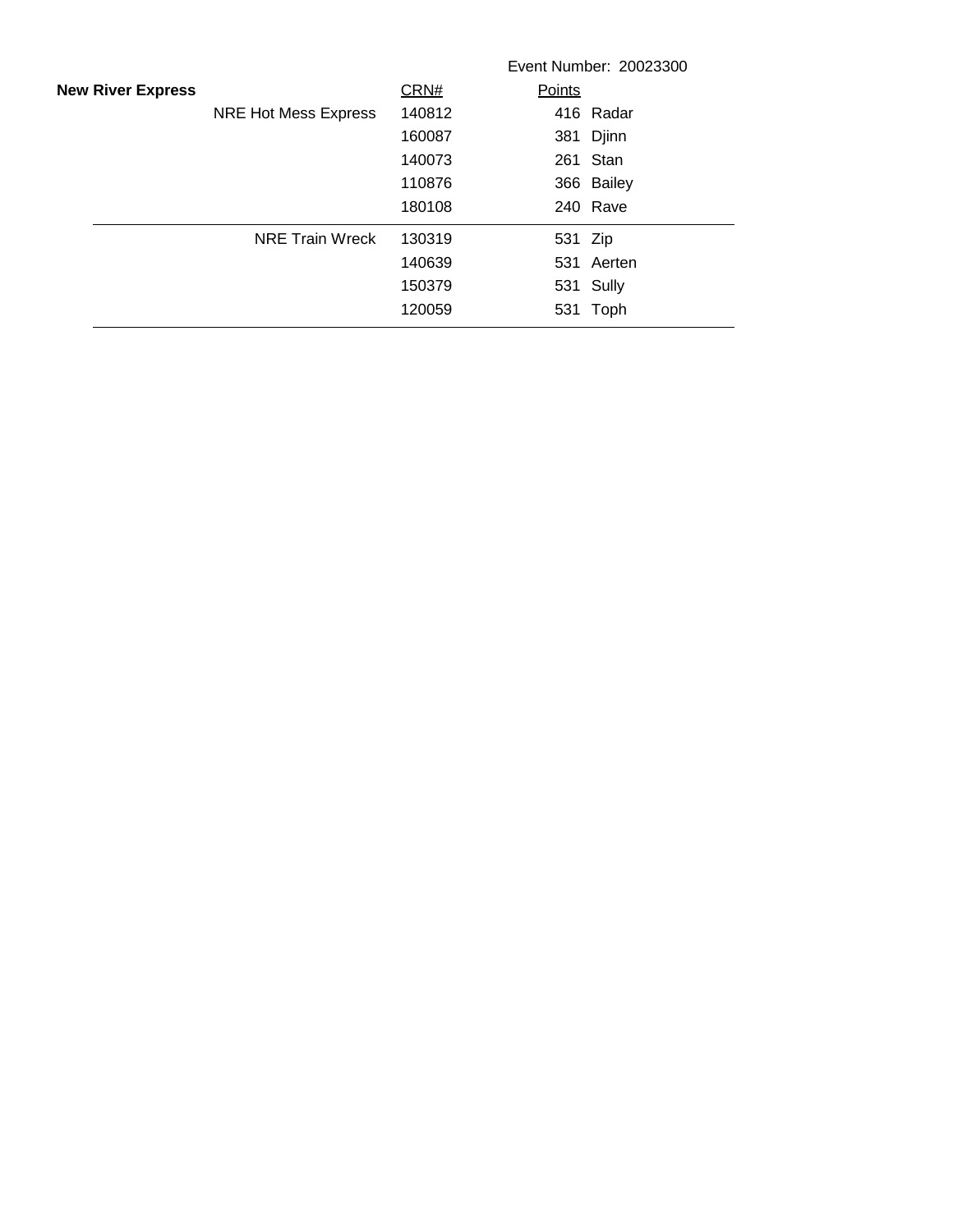|                         |                    |        |         | Event Number: 20023300 |
|-------------------------|--------------------|--------|---------|------------------------|
| <b>New River Rapids</b> |                    | CRN#   | Points  |                        |
|                         | NRR Over Our Heads | 170058 |         | 575 Zoe                |
|                         |                    | 100002 |         | 425 Dinah              |
|                         |                    | 130637 |         | 650 Adelaide           |
|                         |                    | 150098 |         | 425 Jack               |
|                         |                    | 190484 |         | 325 Josie              |
|                         |                    | 160767 |         | 600 Zippy              |
|                         | NRR Up The Creek   | 150738 | 637 Tor |                        |
|                         |                    | 190004 |         | 637 Dundee             |
|                         |                    | 120001 |         | 631 Elijah             |
|                         |                    | 170002 |         | 401 Isaiah             |
|                         |                    | 120856 |         | 212 Rouli              |
|                         |                    | 180628 |         | 30 Ace                 |
|                         |                    |        |         |                        |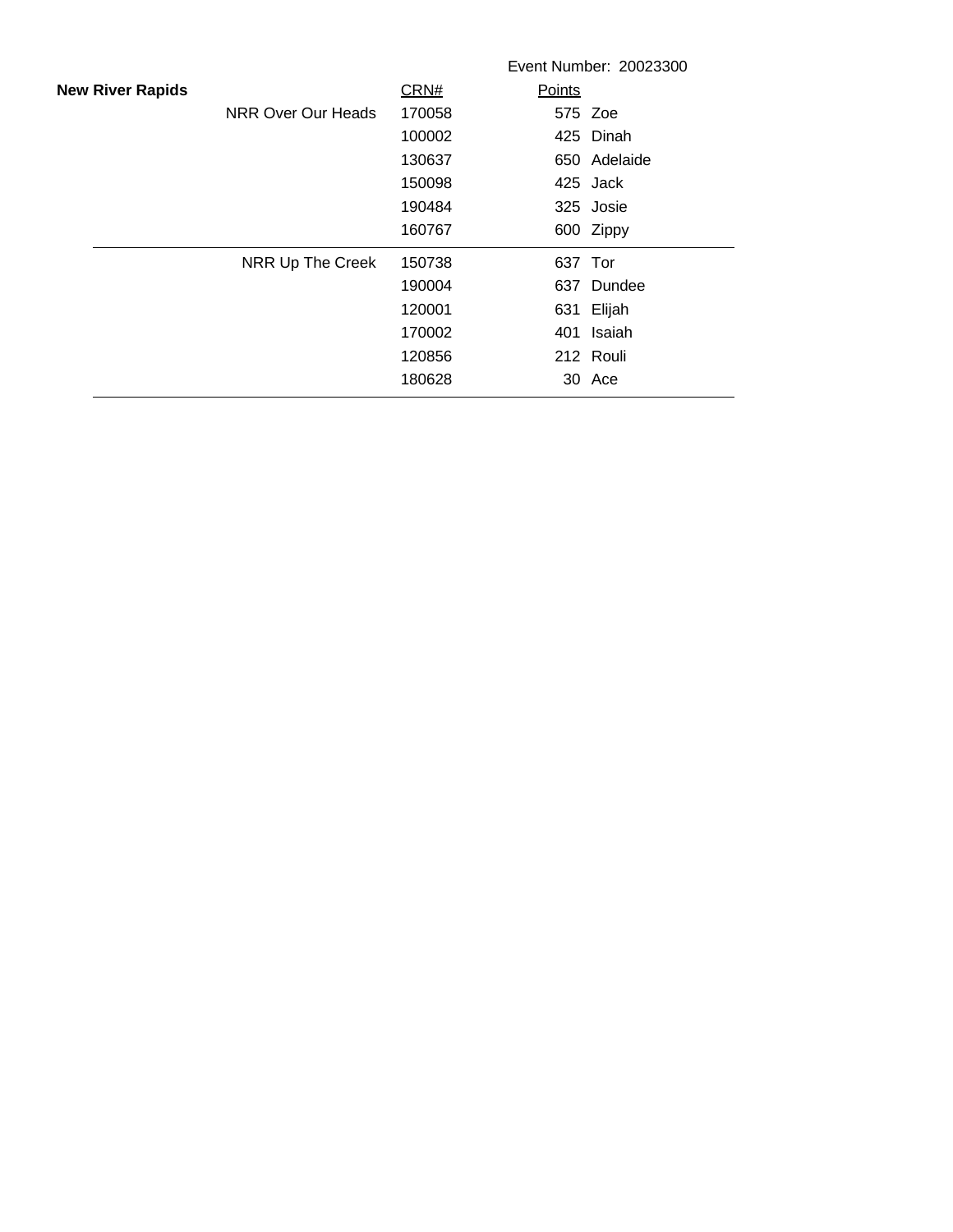|                      |                            | Event Number: 20023300 |             |  |  |
|----------------------|----------------------------|------------------------|-------------|--|--|
| <b>Party Barkers</b> |                            | CRN#                   | Points      |  |  |
|                      | PB Sorry For Party Barking | 190137                 | 375 Salsa   |  |  |
|                      |                            | 170394                 | 451 Severus |  |  |
|                      |                            | 140385                 | 701 Gimme   |  |  |
|                      |                            | 160362                 | 701 Roni    |  |  |
|                      |                            | 180047                 | 276 Whip    |  |  |
|                      |                            | 140004                 | 300 Shimmy  |  |  |